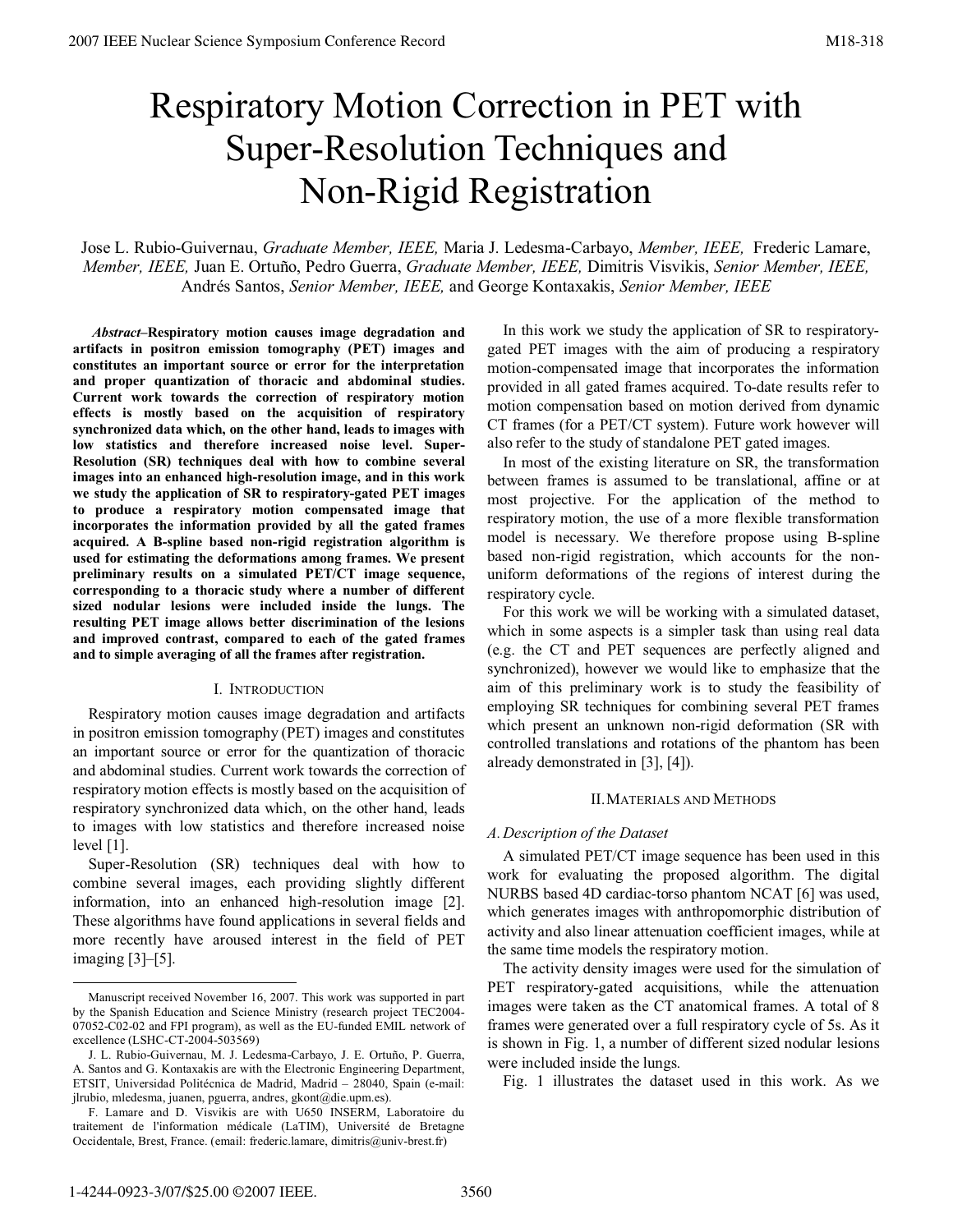

Fig. 1: Simulated dataset used in this work. Eight respiratory-gated frames are obtained for both the anatomical (top) and functional (bottom) sequences.

mentioned before, for this dataset no registration is needed between CT and PET images, which are already aligned and synchronized

#### *B. Non-Rigid Registration*

SR methods require that all image frames within the respiratory cycle are brought first to a common reference frame. The algorithm chosen for this task is the non-rigid registration algorithm described in [7], which models the deformation fields using B-splines and has been shown to be effective for respiratory deformations [8], [9].

As a prior step to SR, the first frame in the respiratory cycle was selected as a reference, and all the subsequent frames were registered to this reference frame both forward and backwards.

The motion-related deformation maps can be extracted either by using the anatomical image sequence (attenuation images) or with the gated PET frames alone. The former has the advantage of being a simpler task for the registration algorithm as the anatomical images contain more information, while the later would have the benefit of avoiding the need for anatomical images. Another alternative would be the use of external motion tracking data, something that however lies outside the scope of this present work.

Fig. 2 shows a coronal slice of two of the frames in the CT sequence before (left) and after (right) performing the nonrigid registration with the mentioned algorithm.



Fig. 2: Superposition of two different anatomical frames (one in red and the other in green) before (left image) and after (right image) the non-rigid registration

## *C.Super-Resolution Algorithm*

As in other applications of Super-Resolution to medical images [3], [4], we use the iterative back-projection (IBP) algorithm [10], which consists of the following steps (see Fig. 3):

> 1. The current high-resolution estimate is transformed into each of the respiratory frames by applying the corresponding deformations  $(T_n$  in fig. 3) and then down-sampling it.



Fig. 3: Schematic representation of how the SR image estimate is obtained from the original image sequences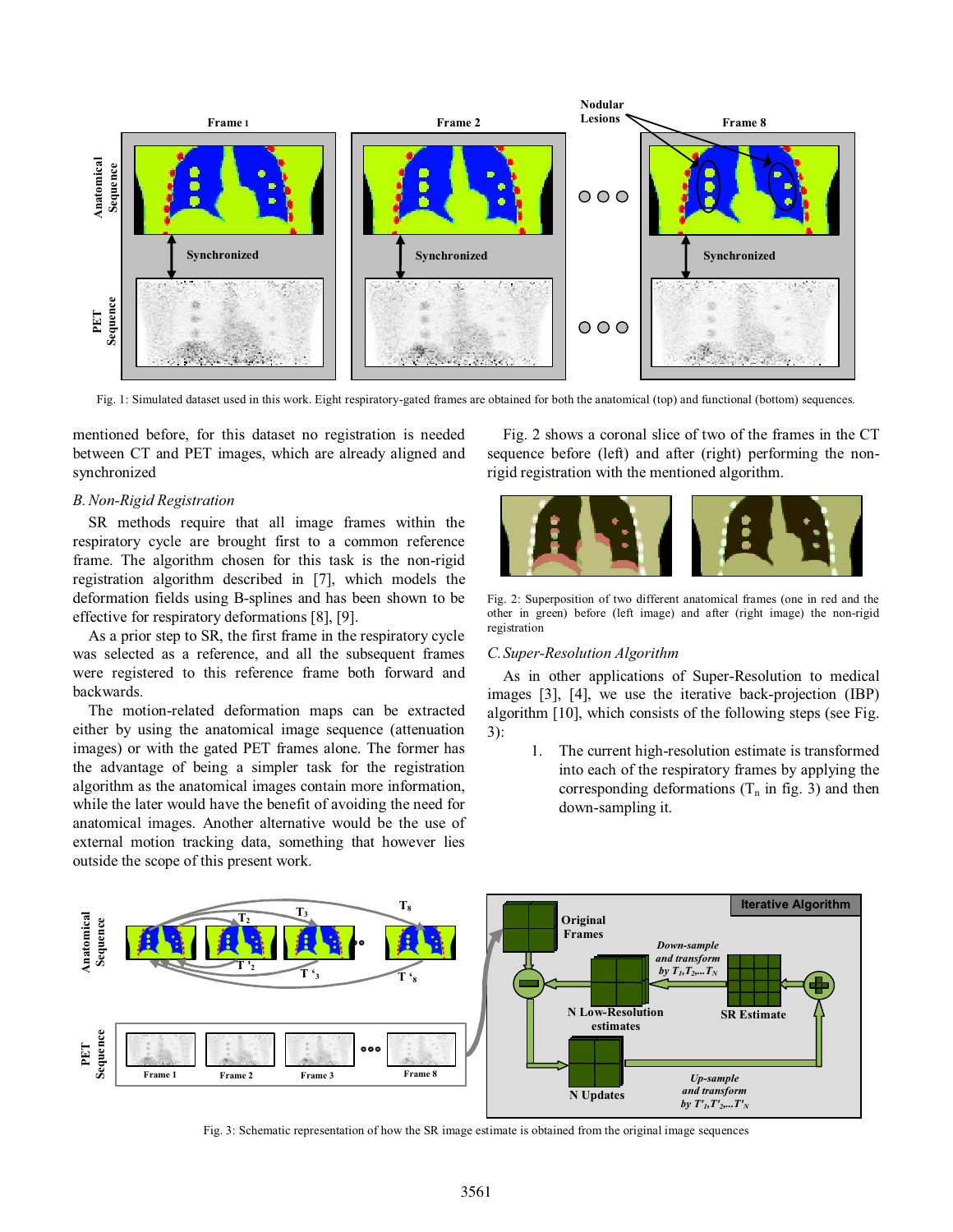- 2. Each of the simulated low-resolution frames from previous step is then compared by subtraction to the respective original frame.
- 3. The N updates obtained in step 2 are taken back to the reference frame, i.e., each of them is upsampled and deformed by the appropriate transformation  $(T'_n$  in fig. 3). This can be performed in a single step thanks to the B-spline representation of the deformation fields.
- 4. The high-resolution updates from step 3 are finally averaged and the result is added to the current estimate.

For initializing the iterative algorithm, a first guess for the high-resolution image is needed. This could be just a uniform image, however here we have used the up-sampled average of all the registered frames in the PET sequence.

The IBP algorithm was chosen because it has been tested in previous works involving SR and PET [3], [4], and also for its simplicity. Nevertheless, a more general and powerful algorithm such as Maximum A Posteriori might provide better results and will be investigated in future works.

# III. RESULTS AND DISCUSSION

Fig. 4 and 5 show some of the results obtained by:

- Estimating the deformation fields between frames by registration of the anatomical images sequence.
- Applying the SR algorithm to the PET images, using those deformation fields for warping the different frames.

In Fig. 4 a coronal slice passing through the nodular lesions in the lung is shown. Three images are compared: one of the original PET frames, the average of all PET frames after warping them to the reference frame and finally the output of our algorithm after 6 iterations.

The last image allows better discrimination of the lesions and shows improved contrast. This can be more clearly appreciated in Fig. 5, which shows a line profile of those slices passing through the three lesions in the right lung.

On-going work refers to the application of the non-rigid registration method directly to the set of the PET respiratory gates, without counting on the information provided by the attenuation images (CT). Results comparing these two different methods will be reported, as well as comparison with other non SR-based motion correction algorithms. Issues related to the quantification capabilities of the proposed methodology will be also investigated.

Other future lines include the application of the proposed methodology to real clinical data, as well as switching to a more general SR framework (such as Maximum A Posteriori) which allows greater flexibility in the choice of regularization and optimization.

# IV. CONCLUSIONS

A Super-Resolution based respiratory motion correction employing motion deformation maps derived from non-rigid transformations of the respiratory frames has been implemented and its performance has been evaluated.

To-date results appear promising and encourage us to continue investigating the application of SR techniques for addressing the motion compensation problem in PET imaging.



Fig. 4: Comparison of coronal slices for one of the original frames and two motion corrected images. (a) Original PET frame. (b) Average of all registered PET frames. (c) Output of the proposed algorithm



Fig. 5: Line profile through three lung lesions (red arrow in Fig. 4)

#### **REFERENCES**

- [1] L. Boucher, S. Rodrigue, R. Lecomte et al, "*Respiratory gating for 3D PET of the thorax: feasibility and initial results*", J Nucl Med, 45, 214- 219, 2004
- [2] S. C. Park, M. K. Park and M. G. Kang, "*Super-resolution image reconstruction: a technical overview*", IEEE Signal Processing Magazine, 20(3), 21–36, May 2003
- [3] J. A. Kennedy, O. Israel, A. Frenkel, R. Bar-Shalom, and H. Azhari, "*Super-resolution in PET imaging"*, IEEE Trans Med Imag 25(2), 137– 147, 2006
- [4] J. A. Kennedy, O. Israel, A. Frenkel et al, "*Improved Image Fusion in PET/CT Using Hybrid Image Reconstruction and Super-Resolution"*, Int. J. Biomed. Imag. 2007, Article ID 46846
- [5] G. Chang, T. Pan, F. Qiao, J. Clark, O. Mawlawi, *"Improving PET image resolution and SNR with super resolution post-processing"*, J. Nucl. Med., vol. 48 (6), sup. 2, pp. 411P, May 2007